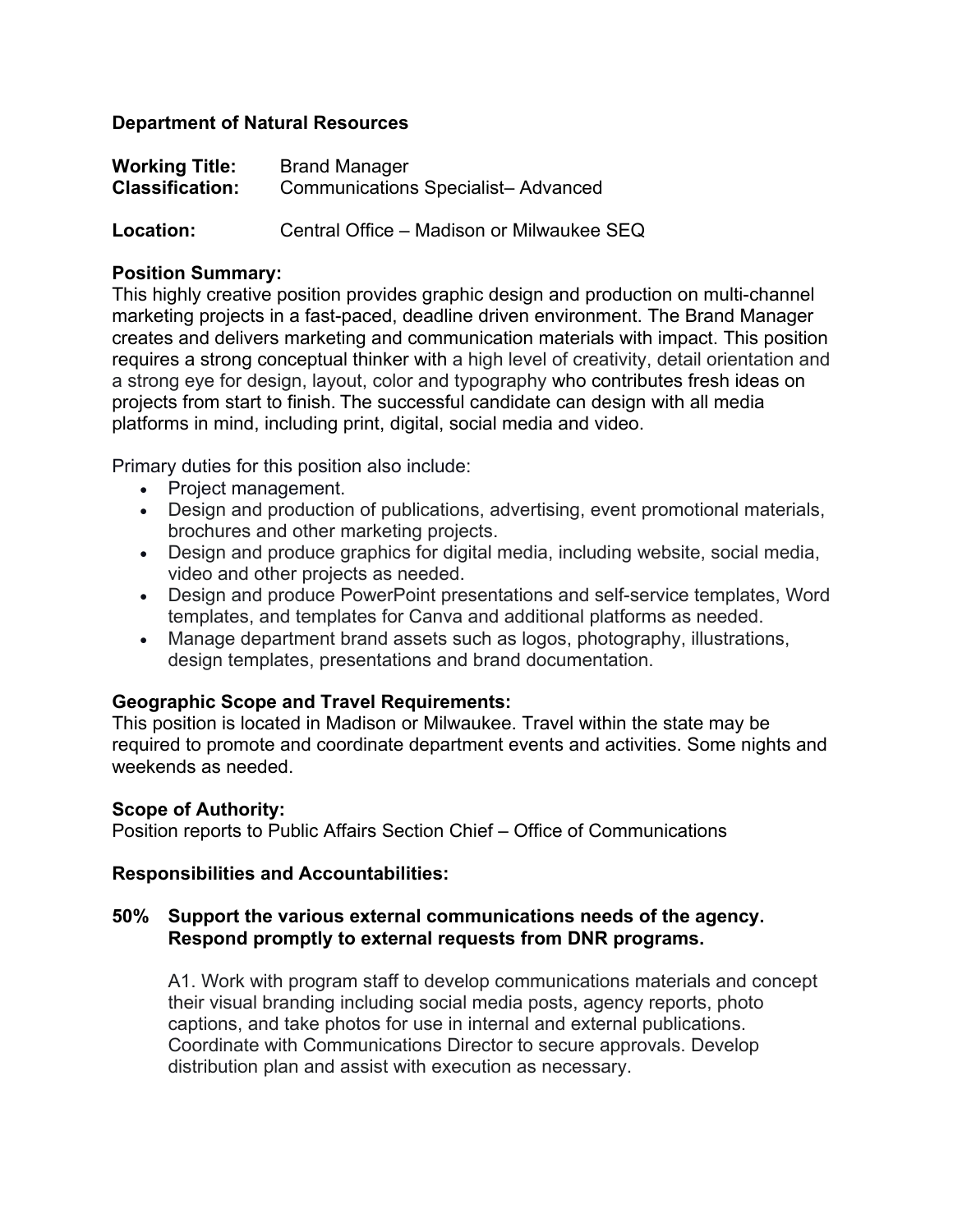A2. Design and project manage the production of publications, advertising, event promotional materials, brochures, experiential marketing initiatives and other marketing projects in collaboration with Office of Communications staff and other DNR program staff.

A3. Assist in the organization, scheduling and management of photo shoots, including recruiting subjects and securing and managing photography releases.

A4. Conduct pre-press preparation and quality assurance of files and images, stay current with print process best practices.

A5. Collaborate with teammates and other department staff to create engaging content.

A6. Review communications plans and recommend visual opportunities to elevate the brand voice in agency communications.

A7. Regularly audit materials and associated metadata in Digital Asset Manager to ensure quality control for all assets uploaded agency-wide.

# **30% As part of the Office Communications, design and produce graphics, publications, advertising, event promotional materials, brochures and other design projects.**

B1. Design and produce graphics for digital media, including website, social media, video and other projects as needed.

B2. Design and produce PowerPoint presentations and self-service templates, Word templates, and templates for Canva and additional platforms as needed.

B3. Support the department's mission, goals, policies and objectives.

#### **20% Manage department brand assets such as logos, photography, illustrations, design templates, presentations and brand documentation.**

C1. Create print and digital materials for presentations, including PowerPoints, leave-behinds and display boards.

C2. Perform final design and layout of materials, including color schemes, typefaces, camera-ready artwork, etc.